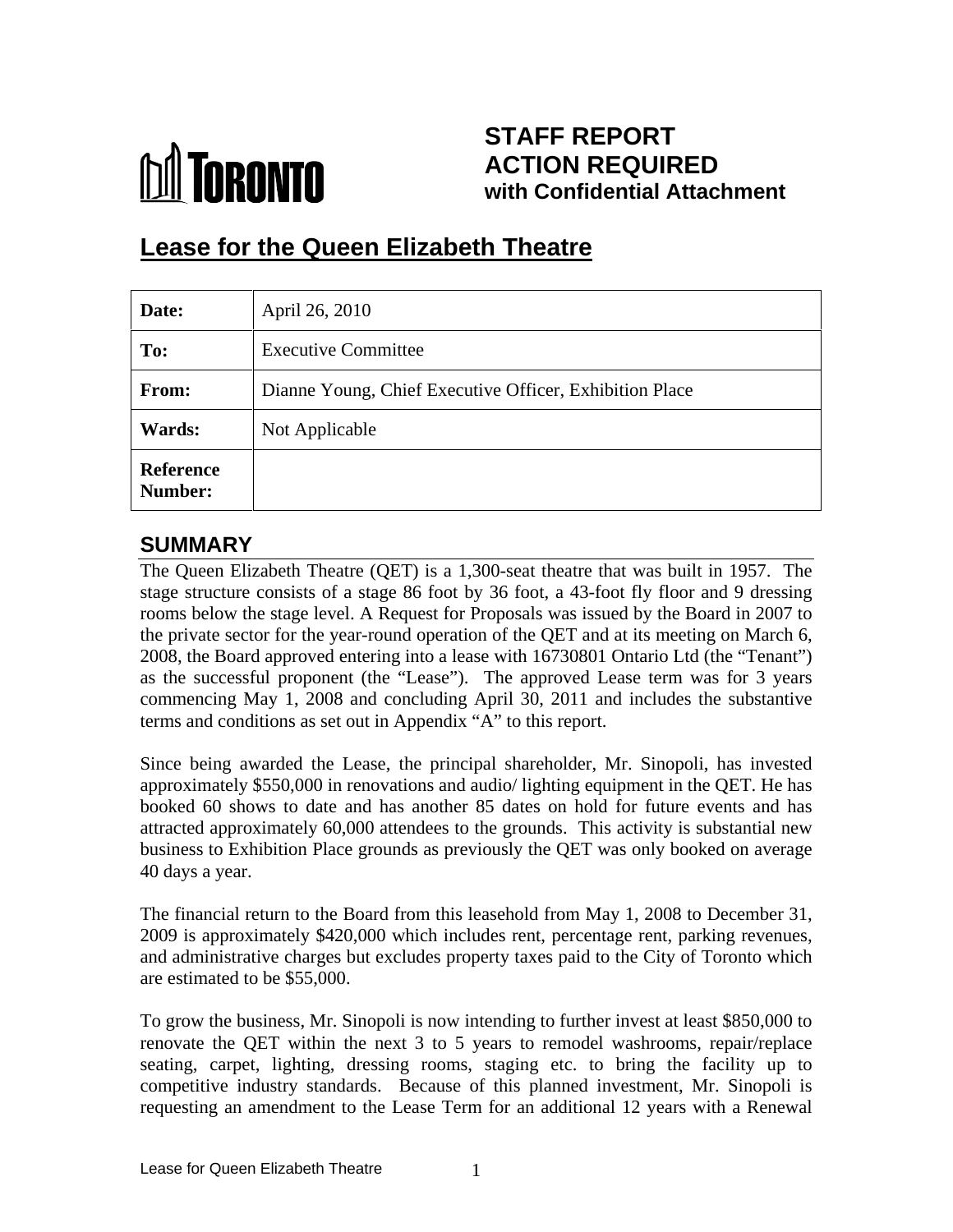Term of an additional 10 years. Exhibition Place staff have negotiated amendments to the Basic Rent and Participation Rent on the basis of an extended Lease Term. The terms and conditions of the amendment proposed are outlined in this report and the confidential Attachment.

### **RECOMMENDATION**

It is recommended that City Council:

- 1. Approve of entering into an amendment to the existing Lease with 16730801 Ontario Ltd. for the QET substantially on the terms and conditions contained in this report and such other terms and conditions satisfactory to the Board's Chief Executive Officer and the City Solicitor; and
- 2. Direct that the confidential information in Attachment 1 not be released publicly given that involves the security of property belonging to the City of Toronto or one of its agencies, boards, and commissions

#### **Financial Impact**

The amendments to the Lease with 16730801 Ontario Ltd. proposed in this report will provide an estimated positive financial return to the Board and the City of approximately \$2.75M over the Amended Term of the Lease.

### **DECISION HISTORY**

As part of the 2009 Exhibition Place Strategic Plan, the Board approved of a Financial Goal to *Maintain a positive operating financial performance across Exhibition Place and* 

*all of its businesses*. At its meeting of April 23, 2010, the Board of Governors unanimously recommended approval of the Lease for the Queen Elizabeth Building outlined in subject report.

At its meeting of May 2007, the Business Development Committee considered a report regarding the responses to an RFP with respect to a lease for the QET and recommended that Exhibition Place enter into negotiations with 16730801 Ontario Ltd for a three-year lease of the QET and report back to the Business Development Committee on the proposed lease terms.

At its meeting of March 6, 2008, the Board approved of the staff recommendation for an initial 3-year lease with 16730801 Ontario Ltd. generally on the substantial terms and conditions set out in Appendix A to this report commencing on May 1, 2008.

### **ISSUE BACKGROUND**

One of the terms and conditions of the existing lease between 16730801 Ontario Ltd. and the Board is the right for the Tenant to request a review of the length of the Term after 12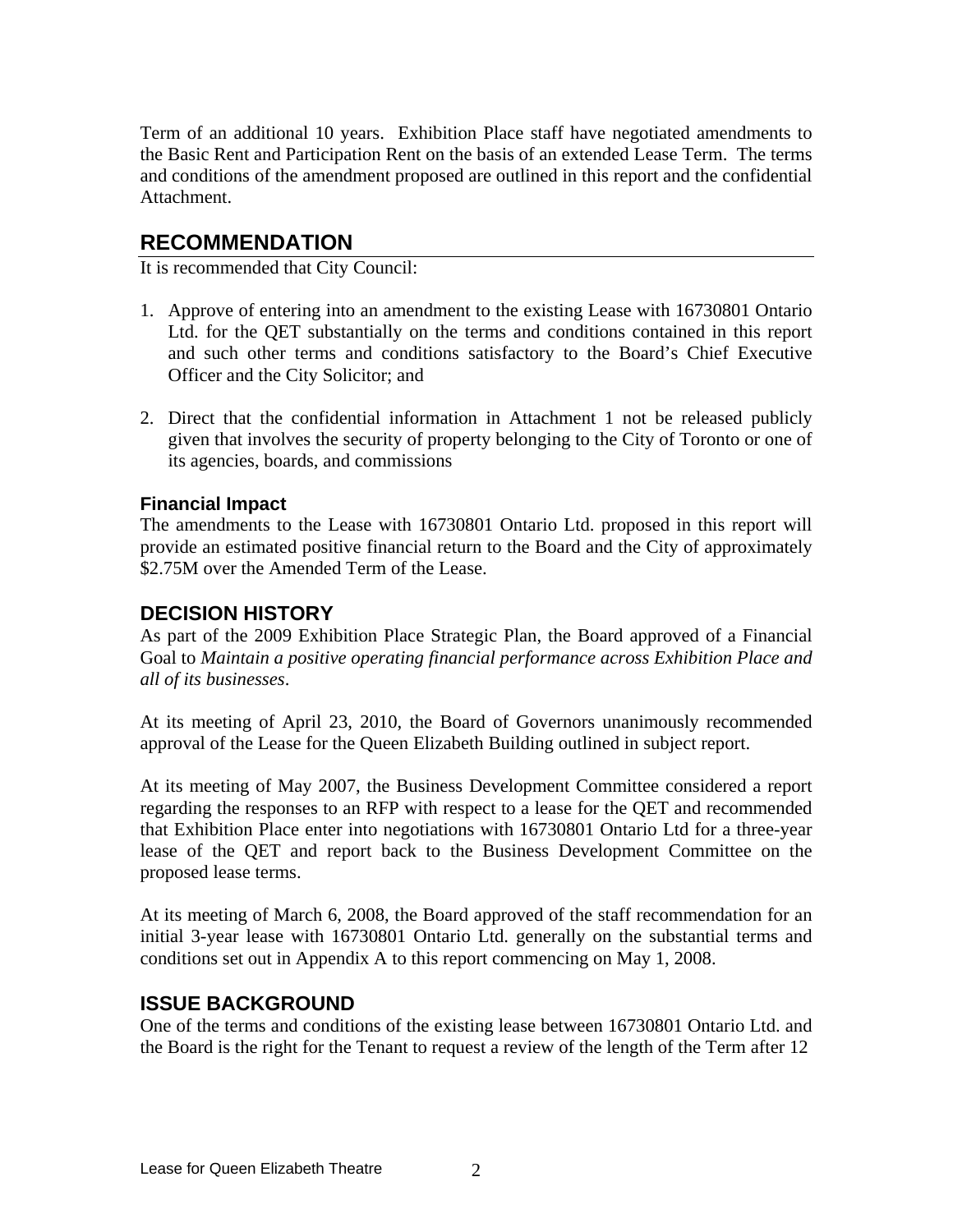months of full operation (excluding any construction period) which review was initiated by the Tenant in the Fall 2009.

## **COMMENTS**

As part of the 2009 Exhibition Place Strategic Plan, Exhibition Place staff as part of the Outcome to *Foster partnershipsand alliance with public and private sector agencies* set as an Objective to *Conclude a long-term lease agreement forthe Queen Elizabeth Theatre.* 

The QET is a 1,300 seat theatre that was built in 1957. The stage structure consists of a stage 86 foot by 36 foot, a 43-foot fly floor and 9 dressing rooms below the stage level. Generally, prior to the lease of the QET to 16730801 Ontario Ltd., the facility was underutilized compared to other buildings on the grounds and in 2007 had only 34 days booked.

There are several reasons why it is difficult to book productions into the QET which include: an over-capacity of theatre seats in the City of Toronto all of which are marketed to the same producers and promoters; the location of the QET is distant from the City's "theatre district" and ancillary venues used by the theatre customer such as restaurants, hotels etc; staging a production in the theatre is expensive for small companies and community groups because of the union agreements that govern the grounds; and the fly floor height is below industry standard which limits its use for commercial theatre productions. In the past, Exhibition Place events booked at the QET required substantial rent subsidies to be able to afford the IATSE costs associated with stage productions.

Because booking concert acts outside the CNE period is really not the core business of Exhibition Place, direction was given to issue a Request for Proposal to find a private sector partner willing to lease the QET. The successful proponent of this 2007 RFP was 16730801 Ontario Ltd. whose sole shareholder is Mr. Sinopoli, the principal of the company. Mr. Sinopoli is also the sole shareholder of Corner Pocket Billiards Club Inc. which carries on business in the name of The Mod Club on College Street which is in the

business of concert promotions and productions.<br>Mr. Sinopoli has been in the restaurant and entertainment business for 15 years operating the successful MOD Club venue for 7 years and has been the on-site manager at the QET since taking possession of the QET in 2008. Since being awarded the lease Mr. Sinopoli has invested approximately \$550,000 in renovations and audio/ lighting equipment in the theatre. He has been very successful booking events into a theatre that use to stand empty and has booked 60 shows to date with another 85 dates on hold for future dates. To date close to 60,000 people have attended events booked in the QET by the Tenant. Mr. Sinopoli has been successful in leveraging his relationship in the live entertainment industry and has established the QET as one of Toronto's premier venues of its size. He has worked cooperatively with Exhibition Place staff in accommodating the Board's entitlement to book specific Community and CNE events in the QET.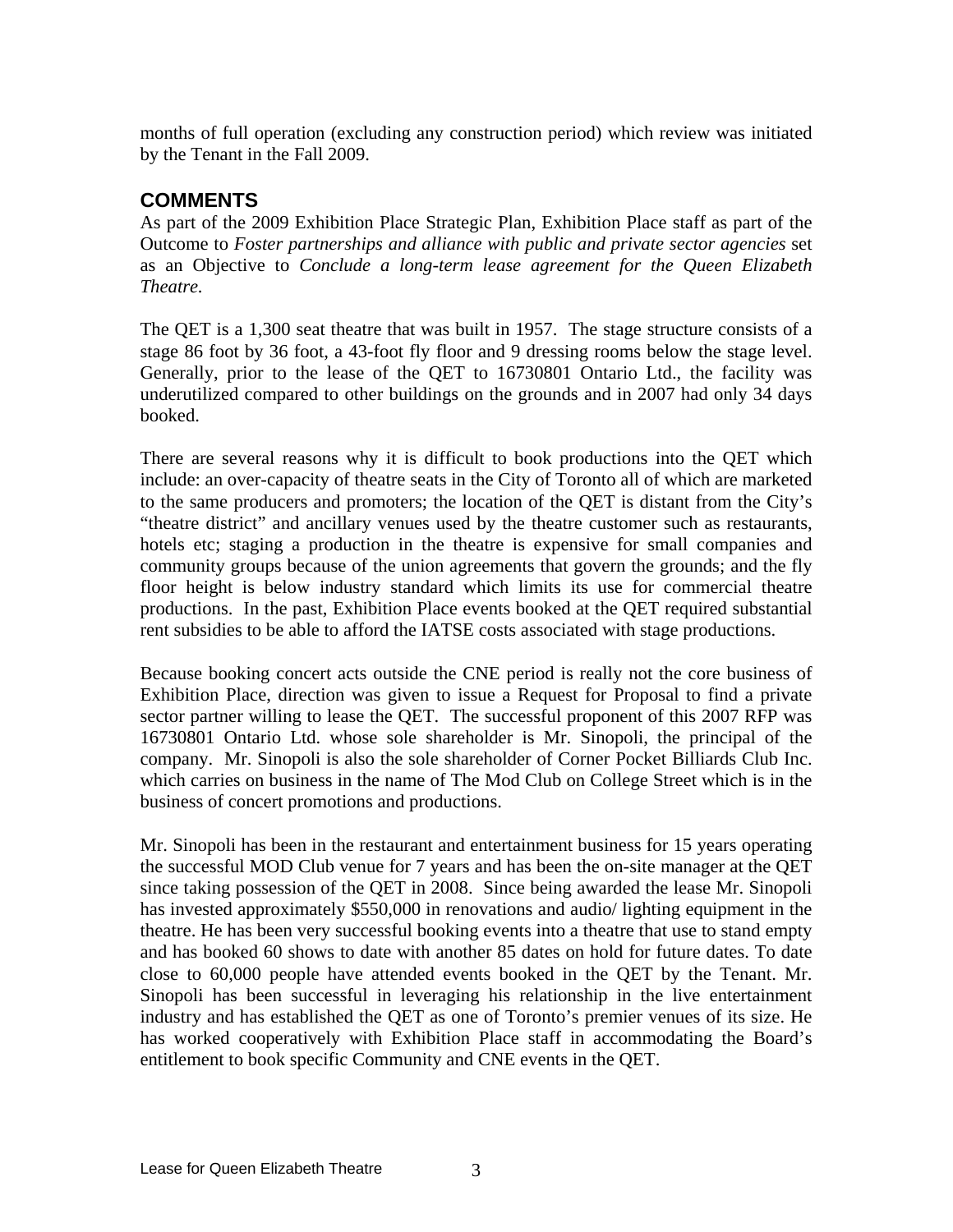The substantial terms and conditions of the existing Lease between the Board and 16730801 Ontario Ltd. are set out in Appendix "A" attached. Exhibition Place staff are now recommending amendments to these Lease terms as follows:

- a) Amended Term: The Amended Term will be for a period of twelve years (12) commencing May 1, 2008 and ending on April 30, 2020
- b) Renewal Term: Provided that Tenant is in good standing and subject to negotiation by the parties of Basic Rent and Participation Rent, the Tenant may renew the Lease on the same terms and conditions for a renewal term of ten (10) years.
- c) Amended Basic Rent: the Tenant shall pay Basic Rent of thirty-six thousand (\$36,000.00) dollars CDN for the first twelve (12) months of the Amended Term in equal monthly installments, in advance, which Basic Rent shall increase by the CPI Index Ratio on May 1, 2009 and May 1, 2010 respectively. Base Rent for each subsequent year of the term are as follows: Year Four is \$53,123; Year Five \$60,712; Year Six is \$60,712 increased by the CPI Index Ratio; Year Seven is \$83,479, Year Eight is \$83,479 increased by the CPI Index Ratio; Year Nine is \$91,068; Year Ten is \$98,657; Year Eleven is \$106,246; and Year Twelve is \$121,424.
- d) Amended Participation Rent: The Tenant shall pay to the Landlord an annual Participation Rent equal to the percentage of Gross Revenues as set out below together with 7% GST to be calculated on an annual basisto be paid together with Basic Rent:
	- (i) 3% of Gross Revenues in the first Lease Year in one (1) installment on February 1, 2009, for the period from Possession Date to December 31, 2008;
	- (ii) 3% of Gross Revenues in the second, third, fourth, fifth, and sixth Lease Year in four (4) cumulative installments paid no later than fifteen (15) days after the end of each fiscal quarter (ie April  $15<sup>th</sup>$ , July  $15<sup>th</sup>$ , October , July  $15^{\text{th}}$ , October  $th$  October , October  $15<sup>th</sup>$  and January  $15<sup>th</sup>$ )
	- (iii) 5% of Gross Revenues in the seventh, eighth, ninth, tenth, eleventh and twelfth Lease Year in four (4) cumulative installments paid no later than fifteen (15) days after the end of each fiscal quarter (ie April  $15<sup>th</sup>$ , July  $15<sup>th</sup>$ , October  $15^{th}$  and January  $15^{th}$ )
- e) Additional Investment in the QET: The Tenant agrees, to construct or cause to be constructed and to install or cause to be installed on the Leased Property and in the Building improvements (including leasehold improvements) with a fair market, arm's value of not less than \$0.850M in the period from May 1, 2010 to the April 30, 2015.
- f) Tenant's Right of Early Termination: The Tenant shall have the right to terminate the agreement with no less than one year's notice should there be an increase of 15% or more in any one year in cost of operating the QET due to increase in IATSE labour costs due to increase hourly labour costs or increase in the number of IATSE personnel required on calls in the theatre due to increased jurisdiction. g) Use only of Lobby Portion: Section 5.1 is amended to remove the wording "on
- approval by the Landlord on an event-by-event basis".
- h) Shared Use by the Board: The time period of shared used by the Board as set out in Section 5.6 is amended as follows: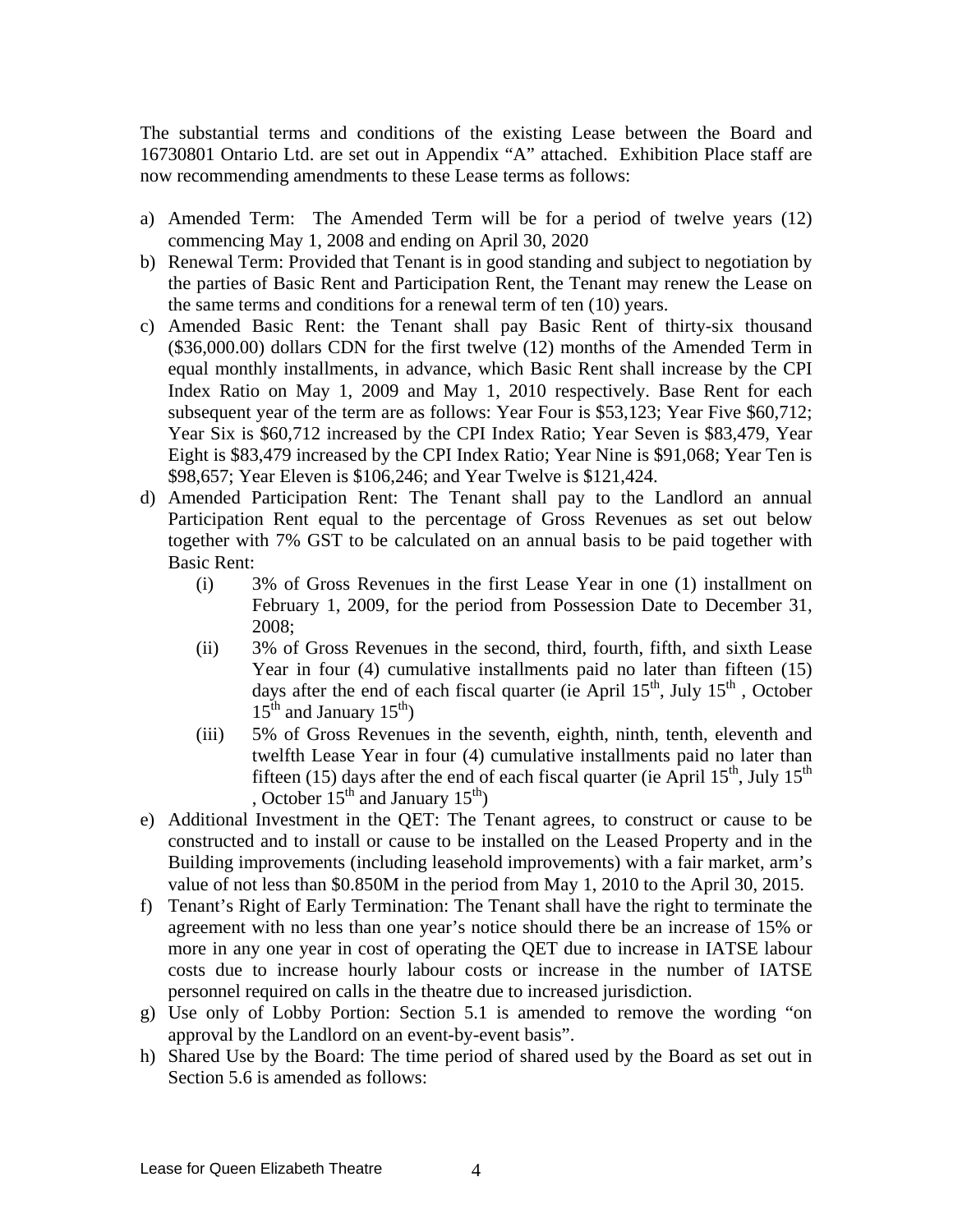- (i) The Board shall have the right to book the Leased Property (either whole or partially) for third party events for a minimum of sixty (60) days in each of the third, fourth, fifth, sixth, seventh and eighth year of the Term and thirty (30) days in each of the ninth, tenth, eleventh and twelfth year of the Term provided that each such event shall have a duration of no longer than five days and these events shall not (except as otherwise agreed by the Tenant, acting reasonably) be booked consecutively.
- (i) Shared Use by Tenant: Section 5.8 is deleted and replaced with the following: If the Board (or any third party operator) does not have an event booked or leased for the Fountain Dining Room, the Boardroom or President's Room next to the Fountain Dining Room, the Tenant shall have the right to use, during an event held in the Leased Property, the washrooms and the elevator in the lobby area for the Fountain Dining Room and/or the bar area within the Fountain Dining Room subject to:
	- (i) the Tenant paying all costs associated with use of these areas including but not limited to cleaning costs or security costs, as required by the Board;
	- (ii) the Tenant obtaining all necessary permits and licences and permission from Centerplate with respect to its use of the Fountain Dining Room bar; and
	- (iii) if the area is operated by a third party operator, the Tenant entering into a licence agreement with the third-party operator with respect to

use of this area. These existing and amended lease terms do not obligate the Tenant to be solely responsible for the base building infrastructure. The reason for this is that the base building infrastructure (HVAC, structure walls) are totally integrated within the Queen Elizabeth Complex. Also most of the base building capital infrastructure was renewed prior to the commencement of the existing lease (replacement of HVAC system, doors and windows) and will not require major upgrades in the next 20 years. Instead, Exhibition Place staff have negotiated a rental structure to reflect that base building capital remains the responsibility of the Landlord. However, the Tenant will be fully responsible for all interior upgrades and costs.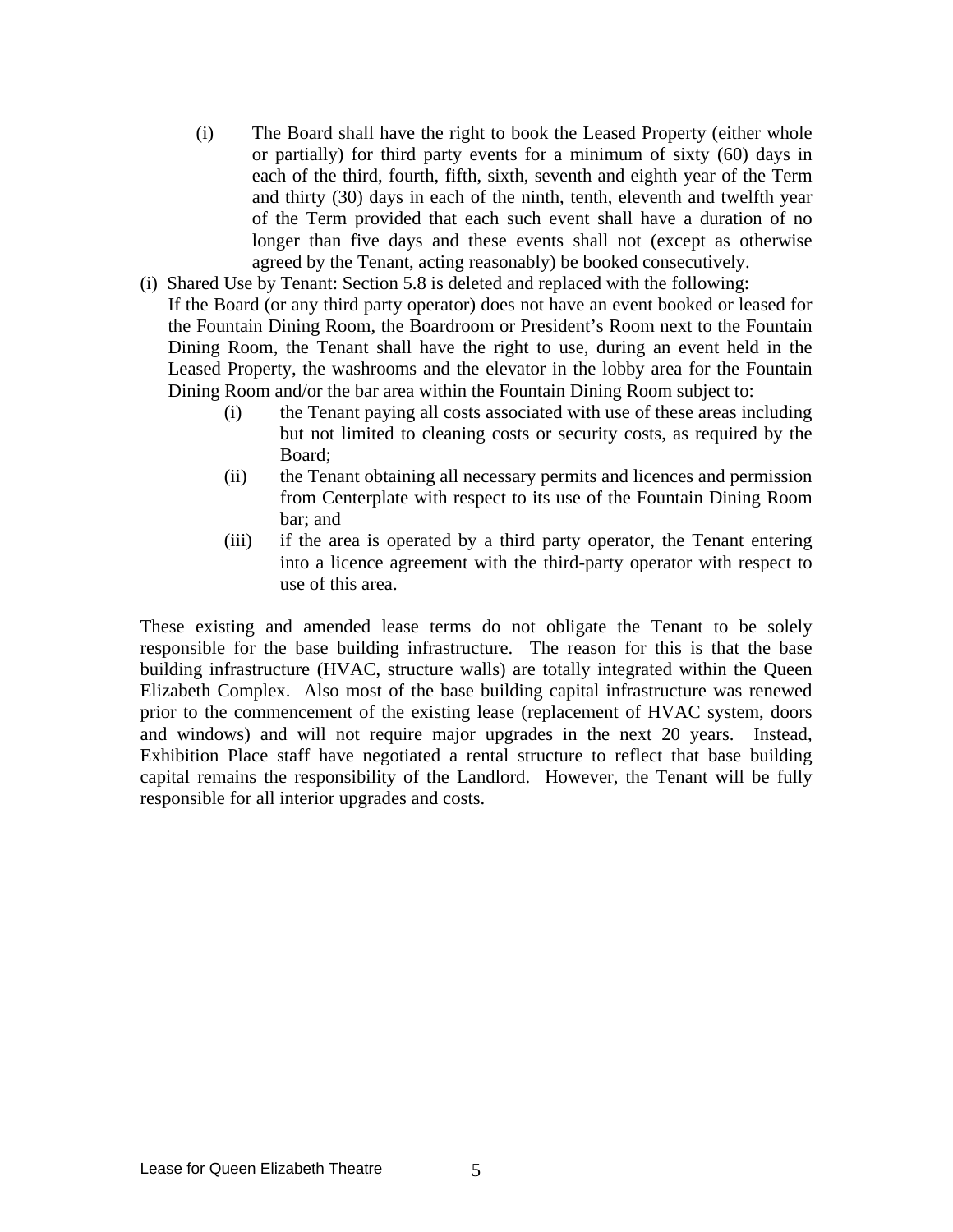### Appendix "A"

#### Substantial Terms and Condition of the Existing Lease

- a) Leased Property: Queen Elizabeth Theatre (stage, seating areas, backstage and dressing rooms, entrance, box office, front of house, concession/bar areas, administrative area, public washrooms) which excludes certain areas relating to HVAC services for the entire Queen Elizabeth Buildings and also allows Exhibition Place access through areas required for maintenance operations.
- b) Prohibited Uses: The Leased Property shall not be used for any of the following purposes: when the contract of the contract of the contract of the contract of the contract of the contract of the contract of the contract of the contract of the contract of the contract of the contract of the contract of
	- (i) a themed dinner theatre;
	- (ii) trade and consumer shows and any activities (including the provision of food and beverages) related to trade and consumer shows;
	- (iii) conferences, weddings or social events or receptions;
	- (iv) professional sports events;
	- (v) formal sit-down banquets;
	- (vi) a casino; and
	- (vii) a permanent indoor live performance venue/nightclub providing live and recorded musical entertainment for standing room crowd capacities of greater than 500 persons but less than 2,999 persons
- c) Audit Rights: The Tenant will keep accurate, complete and up-to-date books and records in accordance with good accounting practices at a location within the City of Toronto in order to allow the determination by the Board of the amount of the Annual Gross Revenues and ticket surcharges to be paid to the CNEA for events held in the Leased Property during the CNE.
- d) Taxes and Costs: The lease is fully net to the Board, and that the Tenant shall pay all Taxes and the costs of operating the Leased Property.
- e) Leasehold Improvements: The Tenant accepts the Leased Property "as is", and agrees that it shall be solely responsible for the cost of construction of any improvements or structures required for the purposes of its use and occupation of the Leased Property, subject to the prior approval of the Board.
- f) Closure of the Exhibition Place Lands: The Tenant acknowledges that from time to time during the Term, Exhibition Place may be totally closed to the public on a temporary basis and/or an admission fee may be charged to enter the Exhibition Place.
- g) Closure for CNE: The Tenant acknowledges that the Board shall have the right, for the annual CNE, to close the grounds of Exhibition Place commencing with the pre- CNE move-in period approximately one week prior to the opening day of the CNE and including the move-out/tear down period after the end of the CNE. The Board will facilitate access to the Leased Property by Tenant's staff for essential business operations only. Any other access or operation of the Leased Property will be subject to the prior consent of the CNEA. There shall be no abatement of rent.
- h) Closure for Honda Indy: The Board shall have the right, during the annual Honda Indy weekend (Wednesday starting at 12 noon, Thursday, Friday, Saturday, Sunday with a possible Monday "rain-day"), to close the grounds of Exhibition Place, and to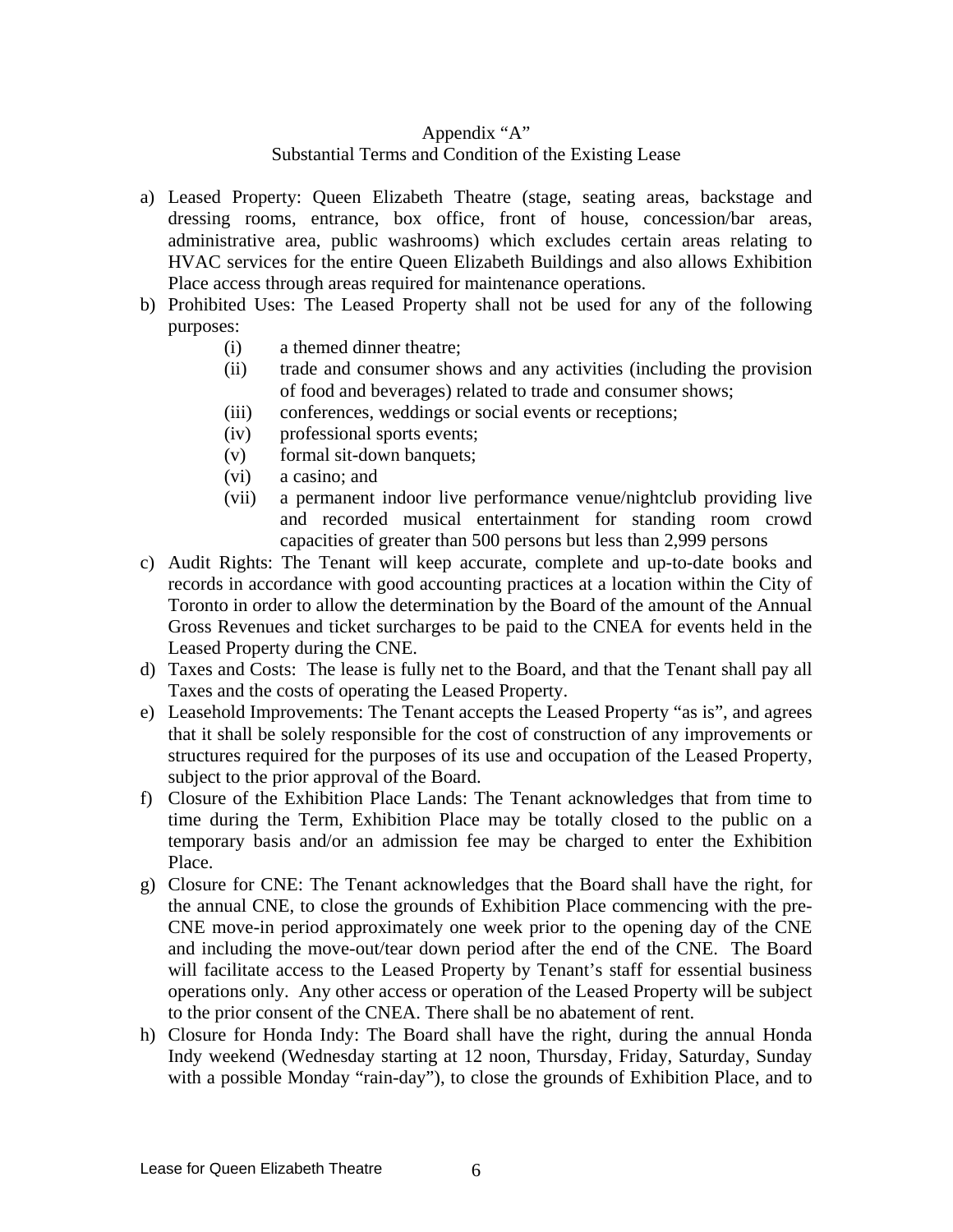interfere with, interrupt or prevent access to the Leased Property except in cases of emergency within the Leased Property. There shall be no abatement of rent.

- i) Closure of QE Theatre: The Board shall have the right, during or in connection with any future Olympics, Pan Am Games or World's Fair to close the grounds of Exhibition Place, and to interfere with, interrupt or prevent access to the Leased Property. The Board will facilitate access to the Leased Property by Tenant's staff for essential business operations only. There shall be an abatement of rent for period that access is denied.
- j) Shared Use by the Board: The Board shall have the right to book the Leased Property (either whole or partially) for third party events for a minimum of eighty (80) days in each year of the Term provided that each such event shall have a duration of no longer than five days and these events shall not (except as otherwise agreed by the Tenant, acting reasonably) be booked consecutively. No Board event shall be booked on an event date where the Tenant has previously contracted for the same event dates and shall not include any events that are predominately ticketed musical or dance performances unless such performances are part of a larger trade, consumer or corporate event booked by Exhibition Place. In addition, the Board shall also have the right to book additional third party events exceeding eighty days in each year provided that each such event shall have a duration of no longer than five days and booked no more than one month in advance of the event date. For the Board events, the Board shall pay all event day costs including a proportionate share of base building costs plus an administrative fee of 12% which will include all expenditures incurred by the Tenant in servicing the Board events but shall NOT include any Tenant overhead costs including the amortization of capital improvements or upgrades of the Leased Property, taxes or license fees of any kind paid by the Tenant in connection with the Leased Property..
- k) Restrictions/Conditions:
	- (i) The Board may require that the use and occupation of the Leased Property conforms with all policies and processes that City Council may adopt as a result of the Waterfront Revitalization, except where such use may be specifically exempted by City Council;
	- (ii) All collective agreements between the Board and all Labour/Trade Unions having jurisdiction at Exhibition Place must be recognized and complied with for all work at Exhibition Place.
	- (iii) The Board shall retain sole and exclusive claim to all sponsorship rights, including naming rights and signage, within all public spaces and grounds and upon all existing and proposed buildings within Exhibition Place, including the Queen Elizabeth Theatre. The Tenant shall have rights to install identification (but not commercial or third-party advertising) signage on the exterior of the foyer and entrance to the Theatre, and within the Leased Property itself, and all such signage shall be subject to the approval of the Board.
	- (iv) The Board will provide non-exclusive non-reserved parking for the Tenant's visitors/attendees except during the period of the CNE and the Honda Indy, when parking within Exhibition Place shall not be available. The Tenant acknowledges that the Board shall retain all revenues from the operation of all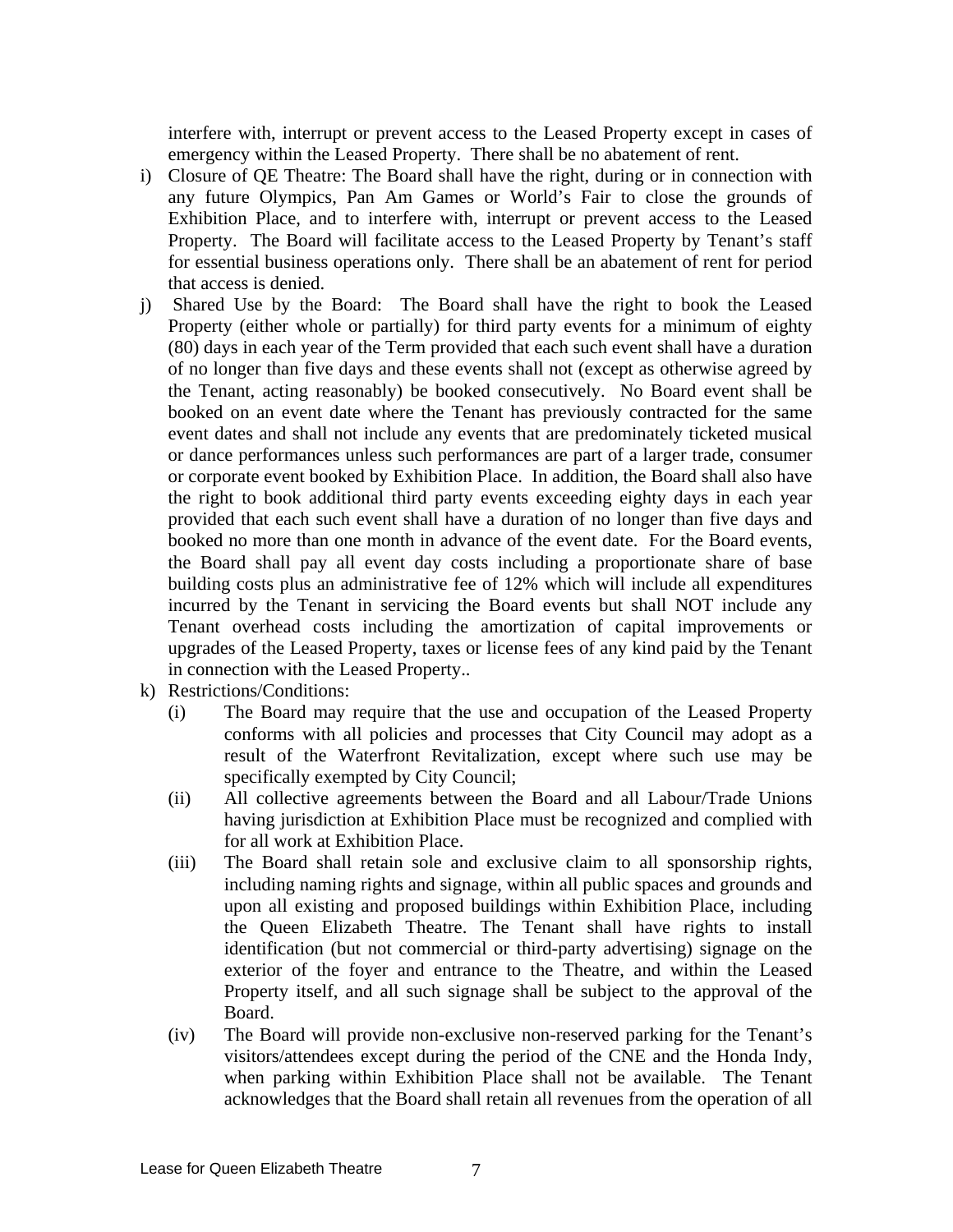parking facilities (surface and underground) owned and operated by the Board.

- (v) The Tenant agrees to work with the CNEA to incorporate the QET into the operation of the annual CNE on terms and conditions to include the following: (A) have no claim against the Board or CNEA with respect to the disruption of any event or performance in the Leased Property; (B) any event held during the CNE shall be in good taste and of a nature compatible with a community family event such as the CNE; (C) certain CNE events previously held in the Leased Property, including the CNE Ambassador Finals event shall be deemed to have priority for use; and (D) separate admission to the CNE shall not be charged to patrons seeking entrance to the CNE and as compensation for this right the Tenant shall pay the CNEA one dollar per each ticket sold or provided by the Tenant at no cost for any performances of any kind held in the Leased Property during the annual CNE.
- (vi) The Tenant has the right to operate food and beverage concessions within the foyer, on the condition that the Tenant complies with all governing policies, bylaws, regulations and conditions that may be imposed from time to time by the Board and the City and, in particular, that the Tenant complies with the regulations as set out in the Food Handler's policy of the Board and the SMART serve policies of the Ontario Alcohol and Gaming Commission.
- (vii) The Tenant must obtain its own liquor license for the sale of alcoholic beverages and must comply with all regulations, bylaws and policies related to that license.
- l) Assignment: No assignment shall be permitted without the prior consent of the Board, and "assignment" shall include an effective change in control of the Tenant.
- m) Indemnification: The Tenant shall indemnify the Board, the City of Toronto and the Association, their officers, elected officials, employees and agents against any and all claims, loss, costs and damages arising as a result of the Tenant's operation and/or the operation of any agent, subtenant or concession in the use and occupation of the Leased Property;
- n) Insurance: The Tenant shall provide adequate security and insurance in a form and amount satisfactory to the Board and the City and will further ensure that all agents, operators, sub-tenants and concession operators of the Tenant maintain adequate security and insurance in a form and amount satisfactory to the Board and the City. The Tenant shall provide a performance bond in a form and amount satisfactory to the Board for the purpose of securing the proper performance of any construction work undertaken by the Tenant or its agents, and the vacating of any valid claims for lien or certificate of action.
- o) Termination: The Board shall be entitled to terminate the Lease Agreement upon the failure by the Tenant to remedy any default related to safety/personal safety, legislation, permit to operate, or bankruptcy/insolvency issues within ten days of the receipt of notice of default, and that the Board shall be entitled to terminate the Lease Agreement upon the failure by the Tenant to remedy any other default not identified in this clause within thirty days of the receipt of notice of default, in addition to its other legal remedies for default by the Tenant, the Board shall have the right to take